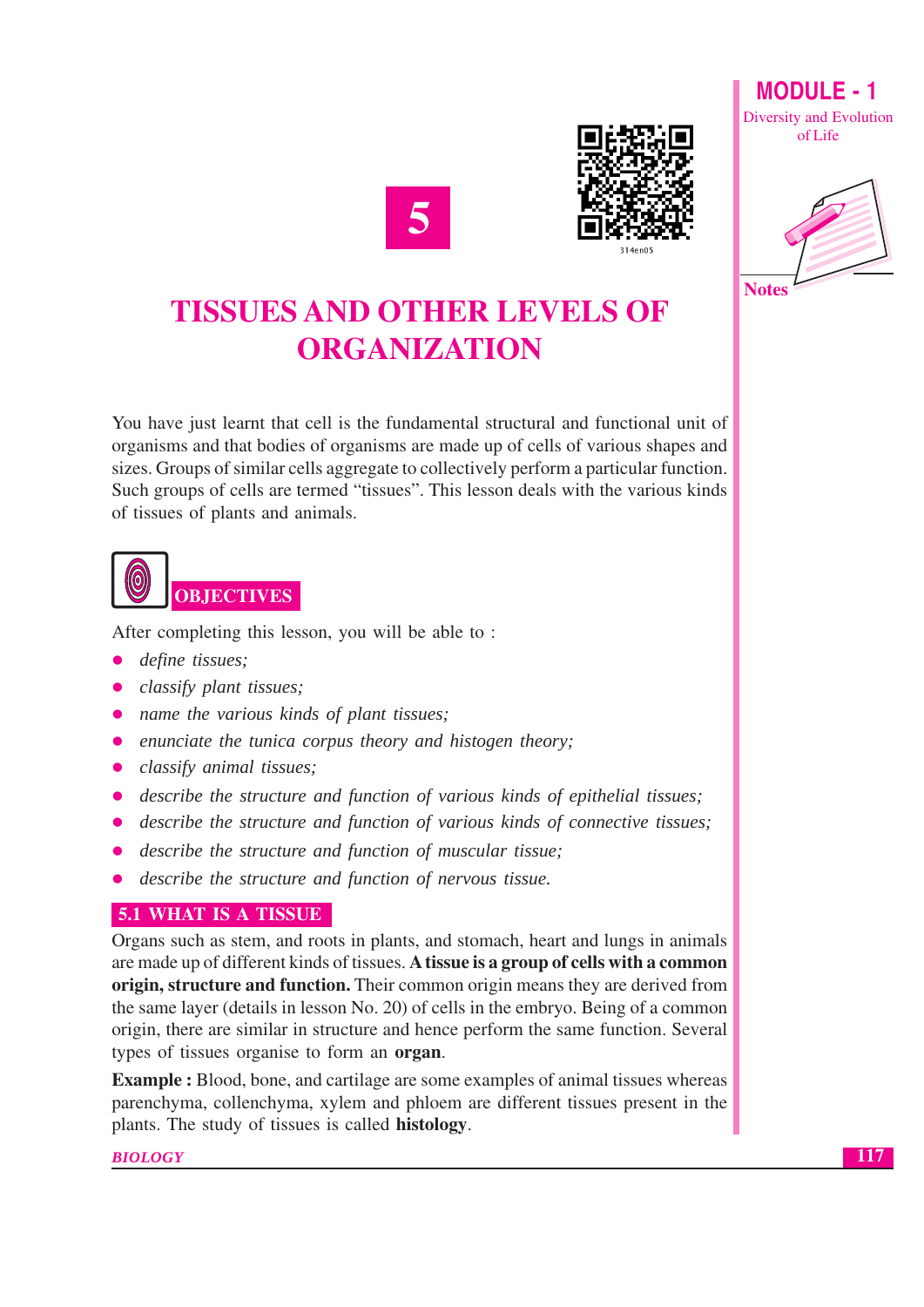# **MODULE - 1**

**Diversity and Evolution** of Life



A group of cells with similar origin, structure and function is called **tissue**. e.g. bone, and muscle in animals and meristem in tips of root and shoot in plants

#### 5.2 THE PLANT TISSUES

The plant tissues are mainly of two catagories:

- Meristematic (Gk. meristos: dividing) 1.
- 2. Permanent (non-dividing)

#### 1. Meristematic tissues

- Composed of immature or undifferentiated cells without intercellular  $\equiv$ spaces.
- The cells may be rounded, oval or polygonal; always living and thin-walled.
- Each cell has abundant cytoplasm and a prominent nucleus in it.
- Vacuoles may be small or absent.

| <b>Types</b>         | <b>Location</b>                                                                            | <b>Function</b>                                                     |  |  |  |  |  |
|----------------------|--------------------------------------------------------------------------------------------|---------------------------------------------------------------------|--|--|--|--|--|
| Apical Meristem      | Root tip and shoot tip.                                                                    | Growth in length of plants and their<br>branches.                   |  |  |  |  |  |
| Intercalary Meristem | At the bases of leaves or<br>at the bases of internodes.                                   | Internodal growth, in monocots growth<br>of leaf lamina in grasses. |  |  |  |  |  |
| Lateral Meristem     | Cambium between xylem<br>and phloem and cork.<br>cambium in the cortex of<br>dicot plants. | Growth in thickness of the<br>plant body (secondary growth).        |  |  |  |  |  |

#### **Table 5.1 Types of meristematic tissue**



118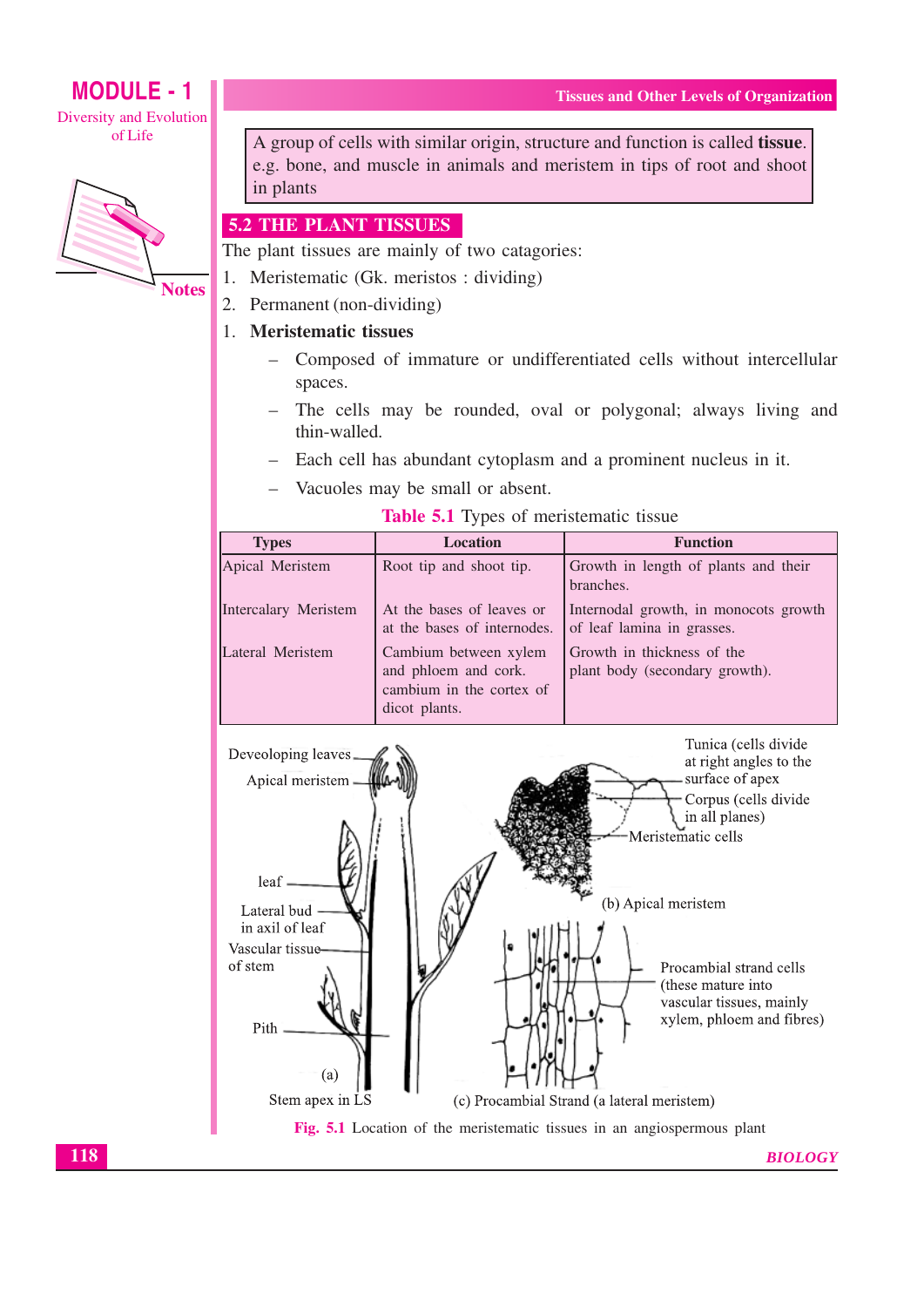#### 2. Permanent tissues

- Permanent tissues are those in which growth has stopped either completely or for the time being.
- Cells of these tissues may be living or dead; and thin-walled or thickwalled.
- Thin-walled permanent tissues are generally living whereas the thickwalled tissues may be living or dead.

#### **Types of permanent tissues**

- **Simple tissues :** A simple tissue is made up of only one type of cells. Common  $(i)$ simple tissues are parenchyma, collenchyma and sclerenchyma (Fig. 5.2, 5.3) and 5.4).
- (ii) **Complex tissues :** A complex tissue is made up of more than one type of cells working together as a unit. Common examples are xylem and phloem (Fig. 5.5) and 5.6).

The structure, function and distribution of simple plant tissues is given in Table 5.2.



1. Define a tissue.

- 2. Give one word equivalent for the following:
	- (i) A plant tissue that consists of cells which continue to divide to produce more cells.
		-
	- (ii) The meristematic tissue responsible for the increase in thickness of the stem of a tree.

(iii) The kind of plant tissues which consists of all similar cells.

(iv) The category of plant tissues in which the cells do not divide.

- 3. What do you mean by "cells of a tissue have similar origin"?
- 4. Name that branch of Biology in which tissues are studied?

- 5. What is a complex tissue?
- 
- 6. Mention any two special features of the meristematic cells.

**BIOLOGY** 



MODULE - 1

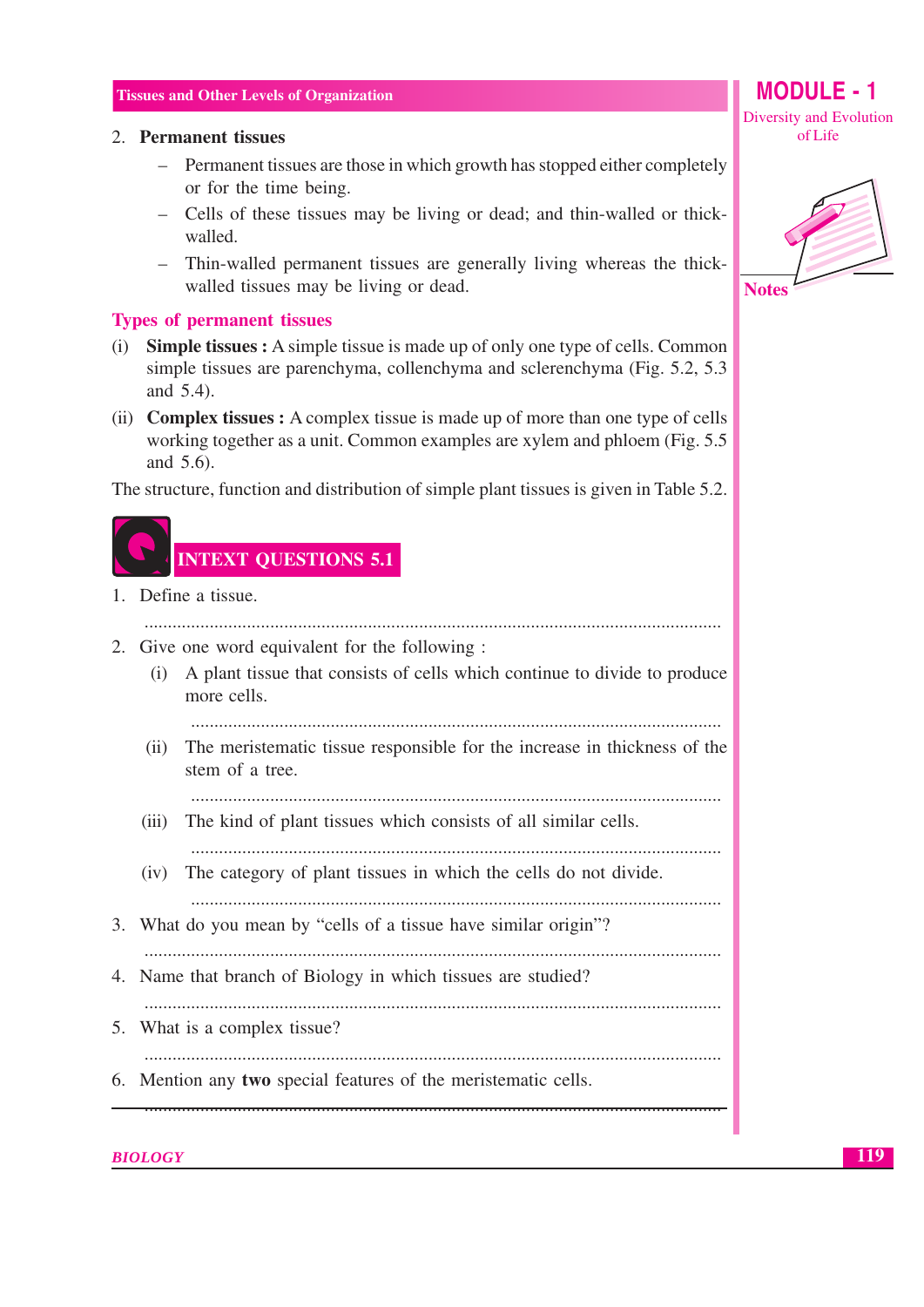## **MODULE - 1** Diversity and Evolution

of Life



#### **5.2.1 Simple Plant Tissues**

There are three types of simple plant tissues (Fig. 5.2, 5.3 and 5.4)

- 1. Parenchyma (Chlorenchyma and Aerenchyma)
- 2. Collenchyma
- 3. Sclerenchyma



#### Table 5.2 Structure, Function and Distribution of simple tissues

| <b>Tissue</b>                                        | Living or<br><b>Dead</b>   | <b>Structure</b>                                                                                                                                                                                                                   | <b>Function</b>                                                                                                                                                                                                                 | <b>Distribution</b>                                                                                                                                                    |
|------------------------------------------------------|----------------------------|------------------------------------------------------------------------------------------------------------------------------------------------------------------------------------------------------------------------------------|---------------------------------------------------------------------------------------------------------------------------------------------------------------------------------------------------------------------------------|------------------------------------------------------------------------------------------------------------------------------------------------------------------------|
| 1. Parenchyma<br>(a) Chloren-<br>chyma<br>(b) Aeren- | Living<br>Living<br>Living | (i) Oval or round,<br>thin-walled with<br>sufficient cytoplasm.<br>(ii) Has prominent<br>nucleus and<br>intercellular spaces<br>(iii) Wall made up of<br>cellulose<br>Parenchyma<br>containing<br>chloroplasts.<br>Parenchyma with | (a) They make large<br>parts of various<br>organs in most<br>plants.<br>(b) Act as storage<br>cells.<br>(c) Chlorenchyma<br>carries out<br>photosynthesis.<br>(d) Turgid,<br>parenchyma gives<br>rigidity to the<br>plant body. | 1. Pith and<br>cortex of stem<br>and root.<br>2. Mesophyll of<br>leaves.<br>3. Endosperm of<br>seed.<br>4. Xylem and<br>phloem<br>parenchyma<br>in vascular<br>tissue. |
| chyma                                                |                            | large air spaces or<br>intercellular spaces.                                                                                                                                                                                       |                                                                                                                                                                                                                                 | 5. Occur in<br>leaves and<br>stems of                                                                                                                                  |
| 2. Collenchyma<br>(Gk. collen :<br>glue)             | Living                     | (i) Elongated cells<br>with thick primary<br>walls. Thickenings<br>more in the corners<br>of the cells.<br>(ii) Wall material is<br>cellulose and pectin<br>(iii) Intercellular<br>sapces present.                                 | Gives mechanical<br>support to the<br>plant body.<br>Specially in many<br>dicot leaves and<br>green stems                                                                                                                       | aquatic plants<br>Occurs in the<br>peripheral<br>regions of<br>stems and<br>leaves.                                                                                    |
| 3. Sclerenchyma<br>(Gk. scleros<br>$=$ hard)         | Dead                       | Sclerenchyma<br>consists of thick<br>walled cells, walls<br>uniformly thick<br>with lignin.                                                                                                                                        | Sclerenchyma is<br>mainly a<br>supporting tissue,<br>which can<br>withstand strains<br>and protect the                                                                                                                          | • Fibres occur<br>in patches or<br>continuous<br>bands in<br>various parts                                                                                             |
| (a) Fibres<br>(b) Sclereids                          | Dead<br>Dead               | Elongated cells<br>with pointed ends.<br>Walls are thick<br>with lignin.<br>Irregular in shape.                                                                                                                                    | inner thin-walled<br>cells from<br>damage.                                                                                                                                                                                      | of stem in<br>many plants.<br>• Sclereids<br>occur<br>commonly in<br>fruits and                                                                                        |
|                                                      |                            | Cell wall very thick<br>making the cell<br>cavity very small.                                                                                                                                                                      |                                                                                                                                                                                                                                 | seeds.<br>Present in<br>some leaves<br>in large<br>numbers.                                                                                                            |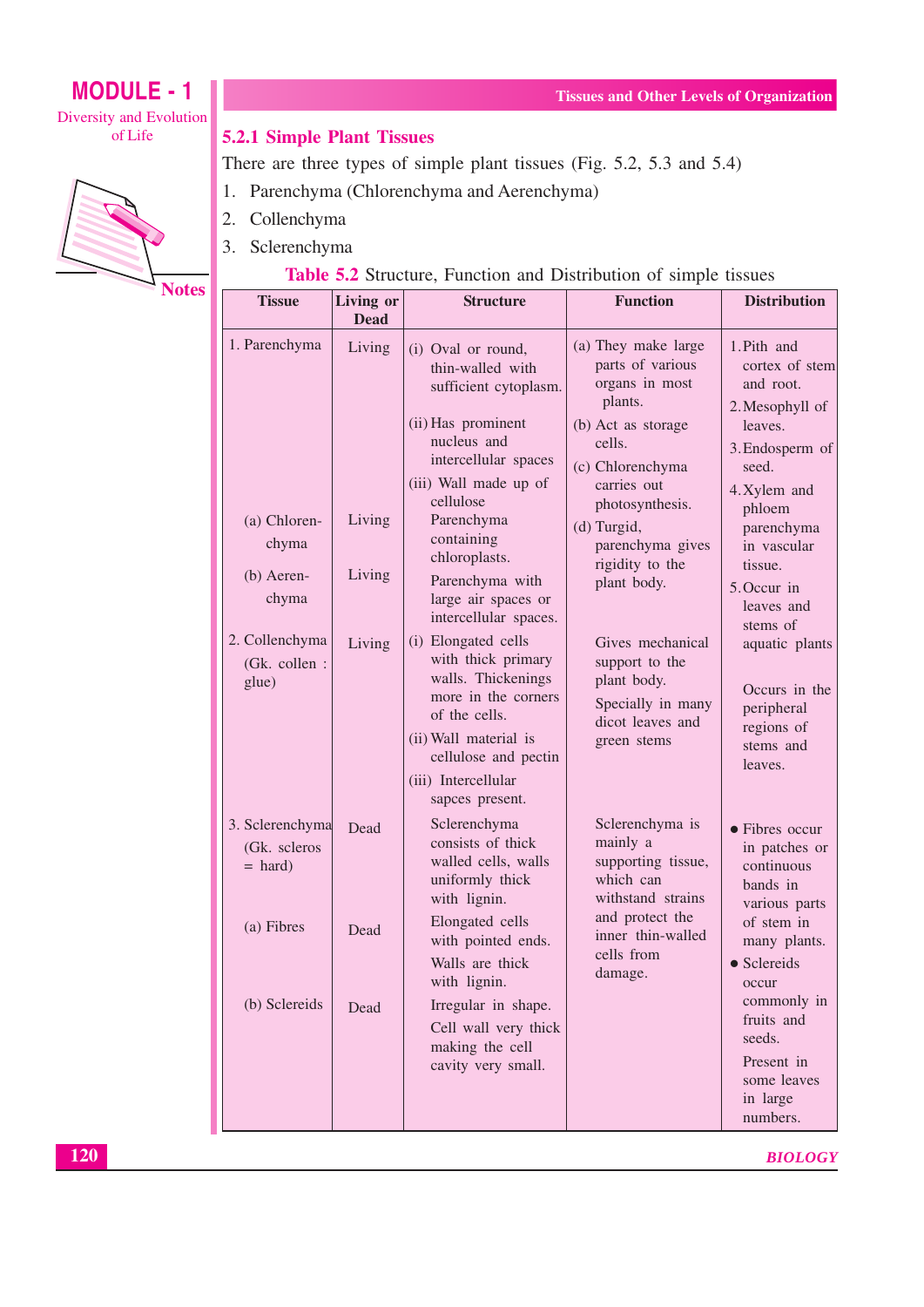

Fig. 5.2, 5.3, 5.4 Various types of simple tissues

## **5.2.2. Complex tissues**

Complex tissues are mainly of two types :

- (i) Xylem
- (ii) Phloem
- Xylem and phloem form a continuous system inside the plants, that is from the roots through the stem and leaves.
- They are known as vascular tissues and form vasular bundles in roots and stems.  $\equiv$

#### **Xylem** (Greek  $xylo = wood$ )

- Xylem is a conducting tissue which conducts water and salts upward from roots  $\equiv$ to leaves.
- Xylem is composed of (a) Tracheids, (b) Vessels (c) Fibres and (d) Xylem Parenchyma (Fig. 5.5)

#### **Phloem**

- Phloem too is a conducting tissue which conducts the metabolites (food) food  $\equiv$   $\equiv$ synthesised in the leaves to different parts of the plant.
- $\equiv$ Phloem is composed of (a) Sieve tube element (b) Companion cells (c) Phloem fibre and (d) Phloem Parenchyma (Fig. 5.6)

The structure, and function of the complex plant tissues is given in Table 5.3.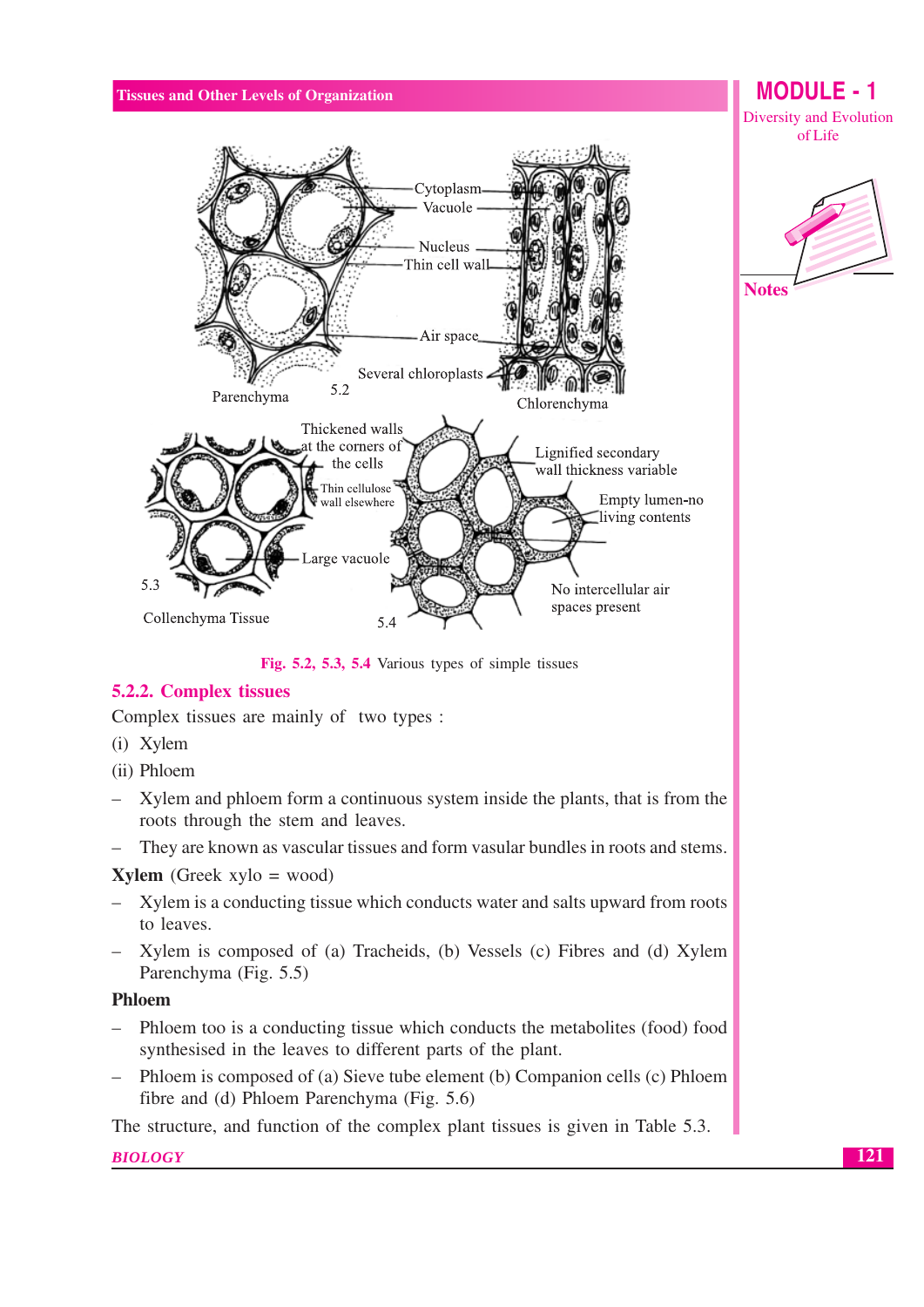## **MODULE - 1** Diversity and Evolution

#### of Life



Table 5.3 Structure and function of the components of xylem and phloem

**Tissues and Other Levels of Organization** 

| <b>Tissues</b>  | <b>Living</b>            | <b>Structure</b>                                                     | <b>Function</b>                                              |
|-----------------|--------------------------|----------------------------------------------------------------------|--------------------------------------------------------------|
|                 | <b>or</b><br><b>Dead</b> |                                                                      |                                                              |
| <b>Xylem</b>    |                          |                                                                      |                                                              |
| 1. Tracheids    | Dead                     | Long cells with pointed ends.                                        | All of them function as a unit to                            |
|                 |                          | Walls thick with lignin.                                             | conduct water and minerals upward                            |
|                 |                          | Have pores on the walls                                              | from root to leaves.                                         |
| 2. Vessels      | Dead                     | Cells shorter and broader than                                       |                                                              |
|                 |                          | tracheids. Walls thick with lignin<br>and have pores. End walls open |                                                              |
|                 |                          | and the cells join to form a long                                    |                                                              |
|                 |                          | tube.                                                                |                                                              |
| 3. Xylem        | Dead                     | Long cells with very thick lignin                                    |                                                              |
| <b>Fibres</b>   |                          | deposition on the walls, no pores                                    |                                                              |
|                 |                          | on the walls.                                                        |                                                              |
| 4. Xylem        |                          | Small thin walled cells with                                         |                                                              |
| Parenchyma      | Living                   | cellulose walls.                                                     |                                                              |
| <b>Phloem</b>   |                          |                                                                      |                                                              |
| 1. Sieve tube   | Living                   | Elongated sieve elements join to                                     | All of them function as a unit to                            |
|                 |                          | form sieve tubes; cell wall of                                       | translocate food assimilated in the                          |
|                 |                          | cellulose. End walls of the cells                                    | leaves by photosynthesis to different<br>parts of the plant. |
|                 |                          | have perforations on them, which<br>give them the name (sieve).      |                                                              |
| 2. Companion    | Living                   | Long, rectangular cells associated                                   |                                                              |
| cell            |                          | with seive cells. Cell wall made                                     |                                                              |
|                 |                          | of cellulose.                                                        |                                                              |
| 3. Phloem fibre | Dead                     | Very long cells with thick lignified                                 |                                                              |
|                 |                          | walls                                                                |                                                              |
| 4. Phloem       | Living                   | Elongated cells. Cell walls thin                                     |                                                              |
| parenchyma      |                          | and made of cellulose.                                               |                                                              |

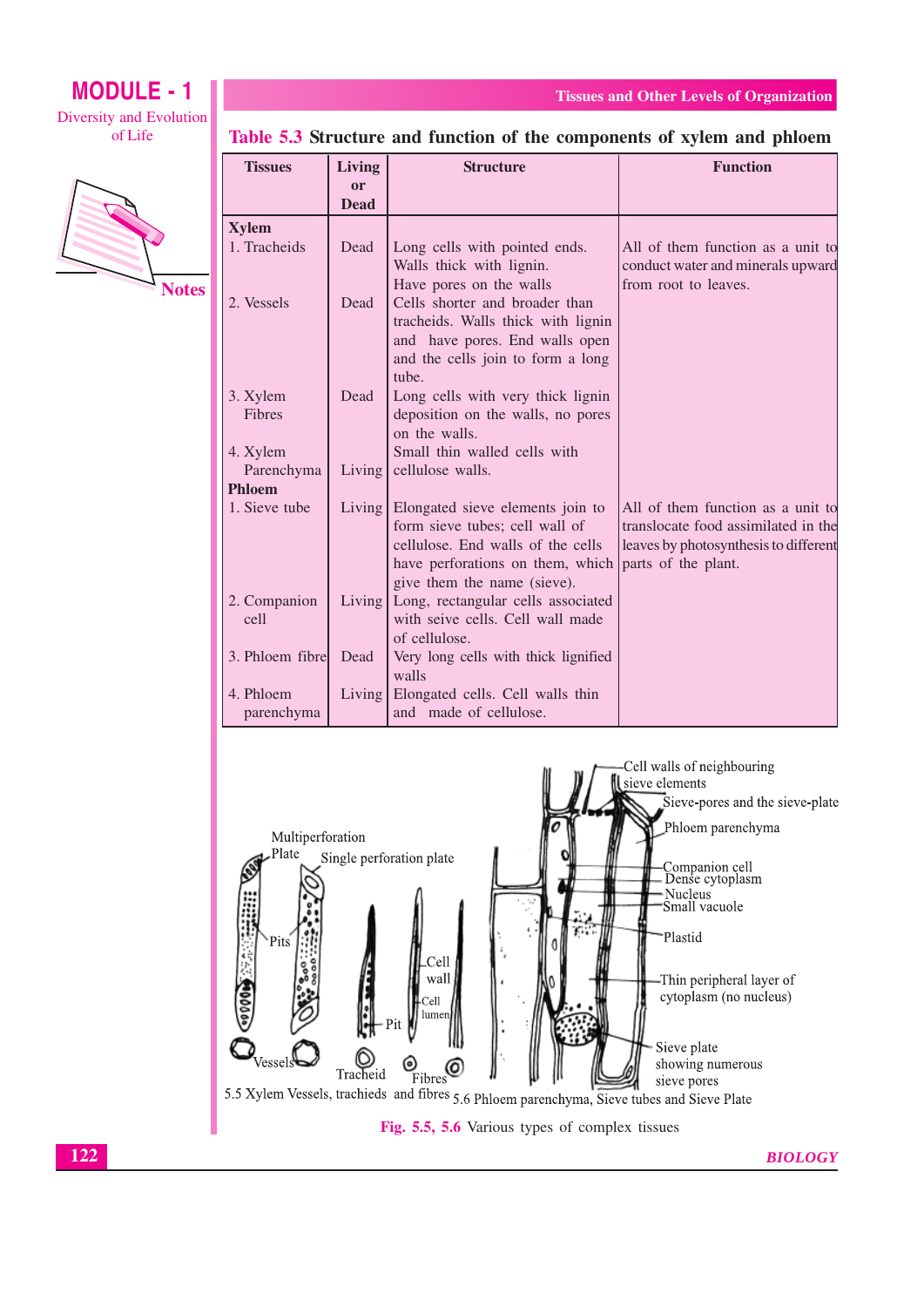5.2.3 Theories explaining growth of the plant at its shoot apex and root tip

There are two important theories that explain the growth of a plant at the extremities of shoot and root. These are (i) the Tunica corpus theory and (2) the Histogen theory.

#### **Tunica Corpus Theory:**

- Tunica corpus theory was developed for vegetative shoot apex.
- According to this theory, there are **two** zones of tissues in the apical meristems **the tunica** (Tunic = cover) consisting of one or more layers of peripheral layers of cells, and the **corpus** (corpus  $=$  body) a mass of cells enclosed by the tunica.
- According to the theory, different planes and rates of cell division and methods of growth in the apex set apart two regions.
- The layers of tunica show anticlinal (perpendicular to periphery) divisions and bring about surface growth.
- In the corpus, cell division is irregular and at various planes resulting in grwoth in volume of the mass.
- Tunica gives rise to the epidermis and cortex. Corpus gives rise to endodermis, pericycle, pith and vascular tissue.

#### **Histogen Theory**

- According to this theory, the apical meristem of stem and root are composed of small mass of cells which are all alike and divide fast (meristematic)
- These meristematic cells form promeristem, which differentiates into three zones dermatogen, periblem and plerome.
- Each every zone consists of a group of initials called a **histogen** (tissue builder).
	- (i) The dermatogen gives rise to epidermis of stems and epiblema of roots.
	- (ii) Periblem (middle layer) gives rise to cortex of stems and roots.
	- (iii) Plerome gives rise to the central meristematic region pericycle, pith and vascular tissue.

#### **Classification of plant tissues-at a glance**



**Diversity and Evolution** of Life

MODUI F - 1

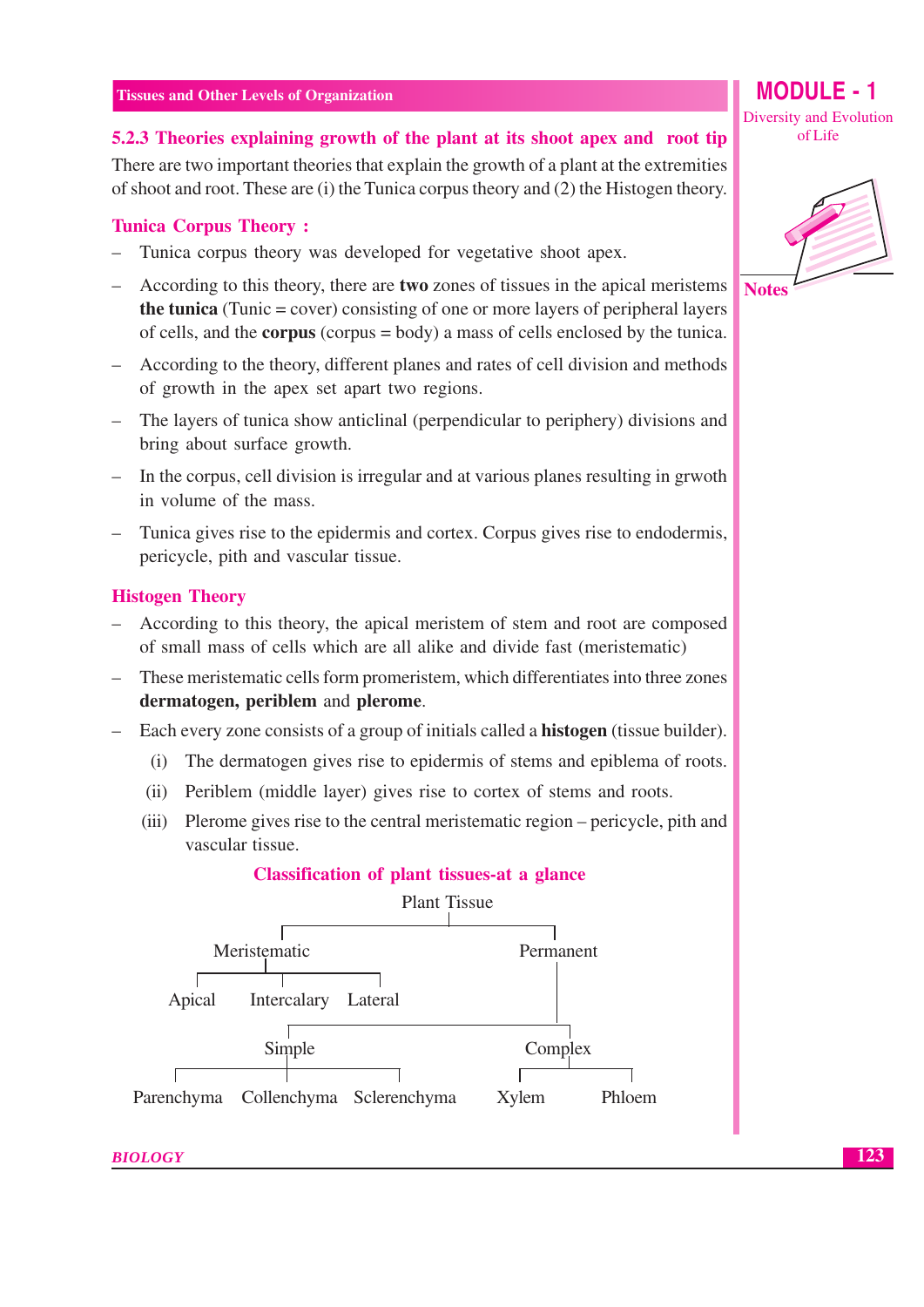## **MODULE - 1 Diversity and Evolution**

of Life



# **INTEXT QUESTIONS 5.2**

1. Give Two characteristics and one example of the location of the given tissues in plants in the following table:

| S.No. | <b>Tissue</b>                   | <b>Characteristics</b> | Example of location |
|-------|---------------------------------|------------------------|---------------------|
| (1)   | Parenchyma                      |                        |                     |
| (11)  | Collenchyma                     |                        |                     |
| (iii) | Sclerenchyma                    |                        |                     |
|       | 2. Name the plant tissues which |                        |                     |
| (1)   | conduct water                   |                        |                     |

 $(ii)$ 

#### **5.3 ANIMAL TISSUES**

As in plants, tissues in animals are also of various types which perform different functions. See the flow-chart given below

| <b>Animal Tissues</b> |  |
|-----------------------|--|
|                       |  |

| <b>Epithetial tissue</b> | <b>Connective Tissue</b> | <b>Muscular tissue</b> | <b>Nervous Tissue</b> |
|--------------------------|--------------------------|------------------------|-----------------------|
| (Protection by covering, | (Binding, support,       | (Movement and          | (Control and          |
| secretion,               | transport)               | Locomotion)            | co-ordination)        |
| and absoption)           |                          |                        |                       |

#### **5.3.1 Epithelial Tissue**

**Structural Characteristics :** The cells forming epithelial tissue –

- (i) are closely packed with no intercellular spaces in between.
- (ii) arise from a non-cellular basement membrane.
- (iii) are not supplied with blood vessels.

Function: Epithelian tissues line the surfaces, help in absorption, secretion, and also bear protoplasmic projections such as the cilia. (See Table 5.4 and Fig. 5.7)

#### Table 5.4 : Types of epithelial tissue

| Flattened cells with<br>Squamous<br>Epithelium<br>a centrally placed nucleus.<br>Have irregular margins. | Lining of air sacs<br>in the lungs.<br>Lining of Kidney<br>tubules.<br>Lining of blood<br>capillaries. | For exchange<br>of $O_2$ and $CO_2$ .<br>For absorption.<br>For exchange<br>of materials. |
|----------------------------------------------------------------------------------------------------------|--------------------------------------------------------------------------------------------------------|-------------------------------------------------------------------------------------------|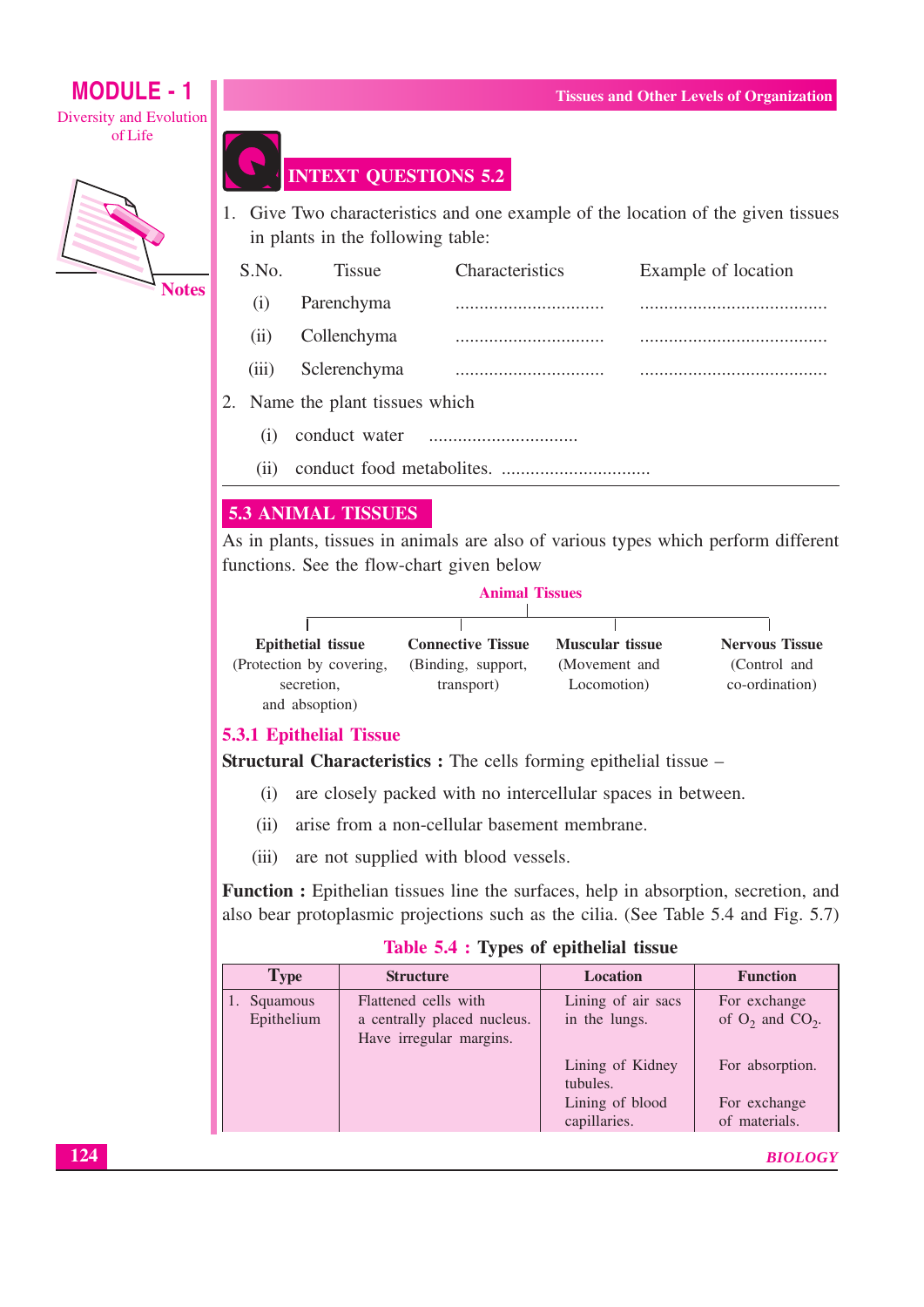# **MODULE - 1**

of Life



Squamous epithelium



If the epithelial cells are in a single layer, they form simple eptihelium. If the epithelial cells are arranged in many layers, they form compound epithelium or stratified epithelium (many layers). Stratified eptihelium is present in the body, where there is lot of wear and tear. For example the skin and inner lining of cheeks.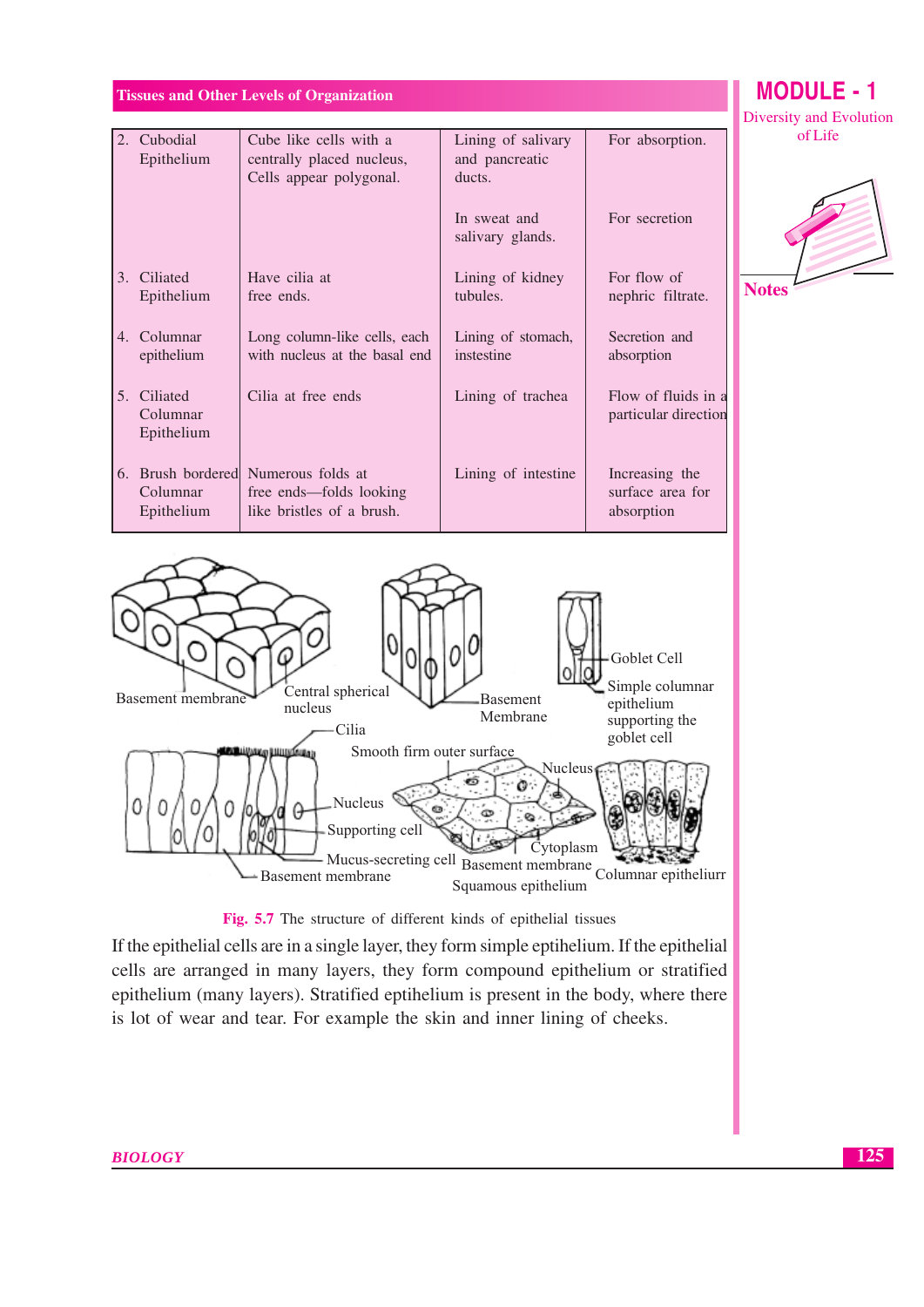**MODULE - 1 Tissues and Other Levels of Organization Diversity and Evolution** of Life **INTEXT QUESTIONS 5.3** 1. List the different types of animal tissues Match the items in Column I with those in Column II by writing the 2. **Notes** corresponding serial number within brackets. Column I Column II  $(a)$ Compound Epithelium  $( )$ (i) Epithelial tissue **Basement membrane**  $( )$ (ii) For increasing the surface area  $(b)$ (c) Brush-bordered epithelium  $( )$ (iii) Lining of trachea Salivary gland (iv) Skin  $(d)$  $( )$ 

> Ciliated Epithelium (v) Cuboidal epithelium  $( )$  $(e)$

#### **5.3.2 Connecitve tissue**

The connective tissue has two components :

(a) matrix, the ground substance and (b) cells

The matrix and cells are different in different connective tissues (Fig. 5.8).



#### **A. Proper Connective Tissue**

**1. Areolar :** Most widely spread connective tissue.

The cells forming the tissue are :

- Fibroblasts-which form the yellow (elastin) and white (collagen) fibres in the  $(i)$ matrix.
- (ii) **Macrophages**-which help in engulfing bacteria and micro-pathogens.
- (iii) Mast cell-which secretes heparin, that helps in clotting of blood.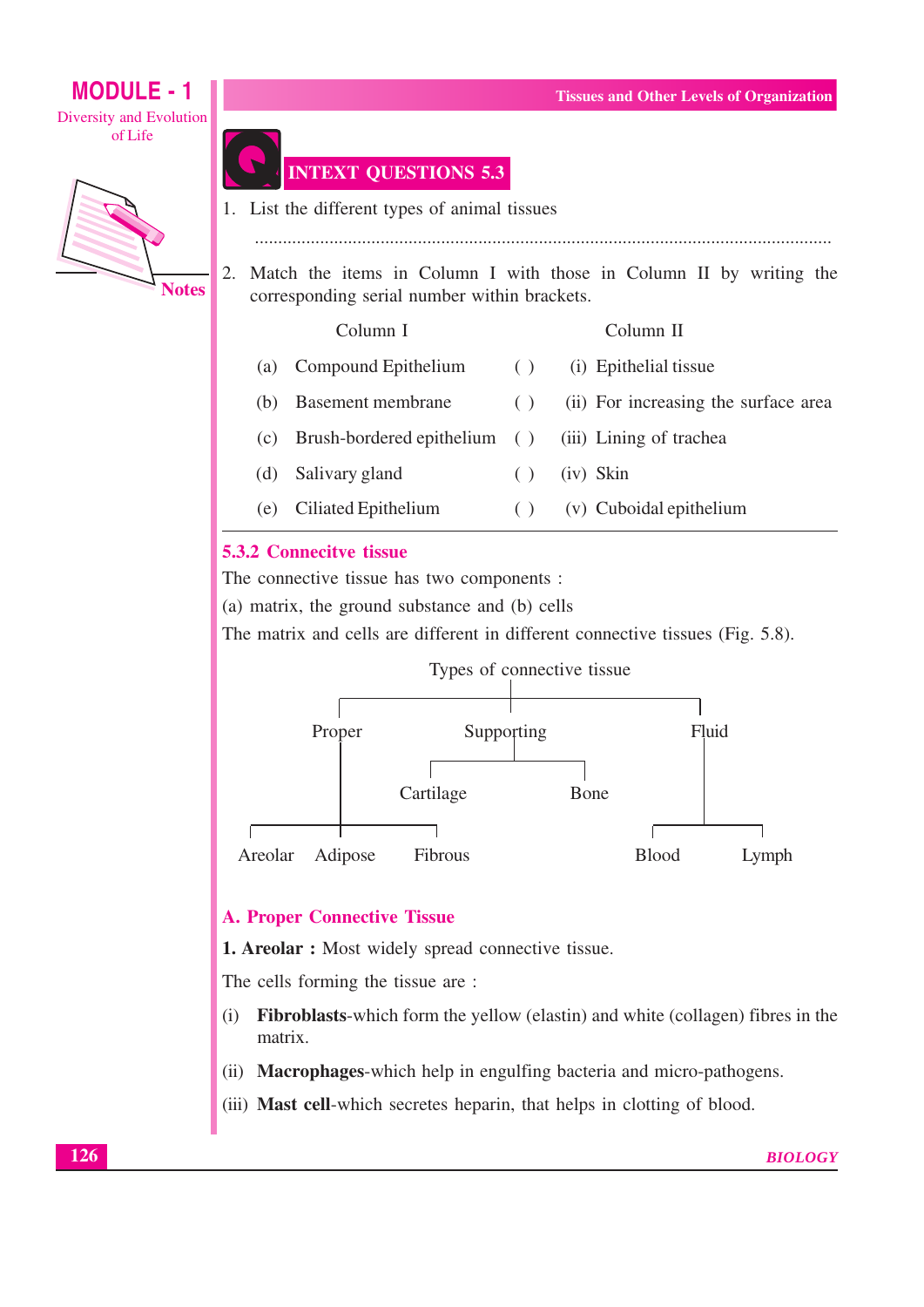2. Adipose tissue : It has specialized cells which store fat and provide help in forming paddings.

3. Fibrous : It is mainly made up of fibroblasts. It forms tendons and ligaments.



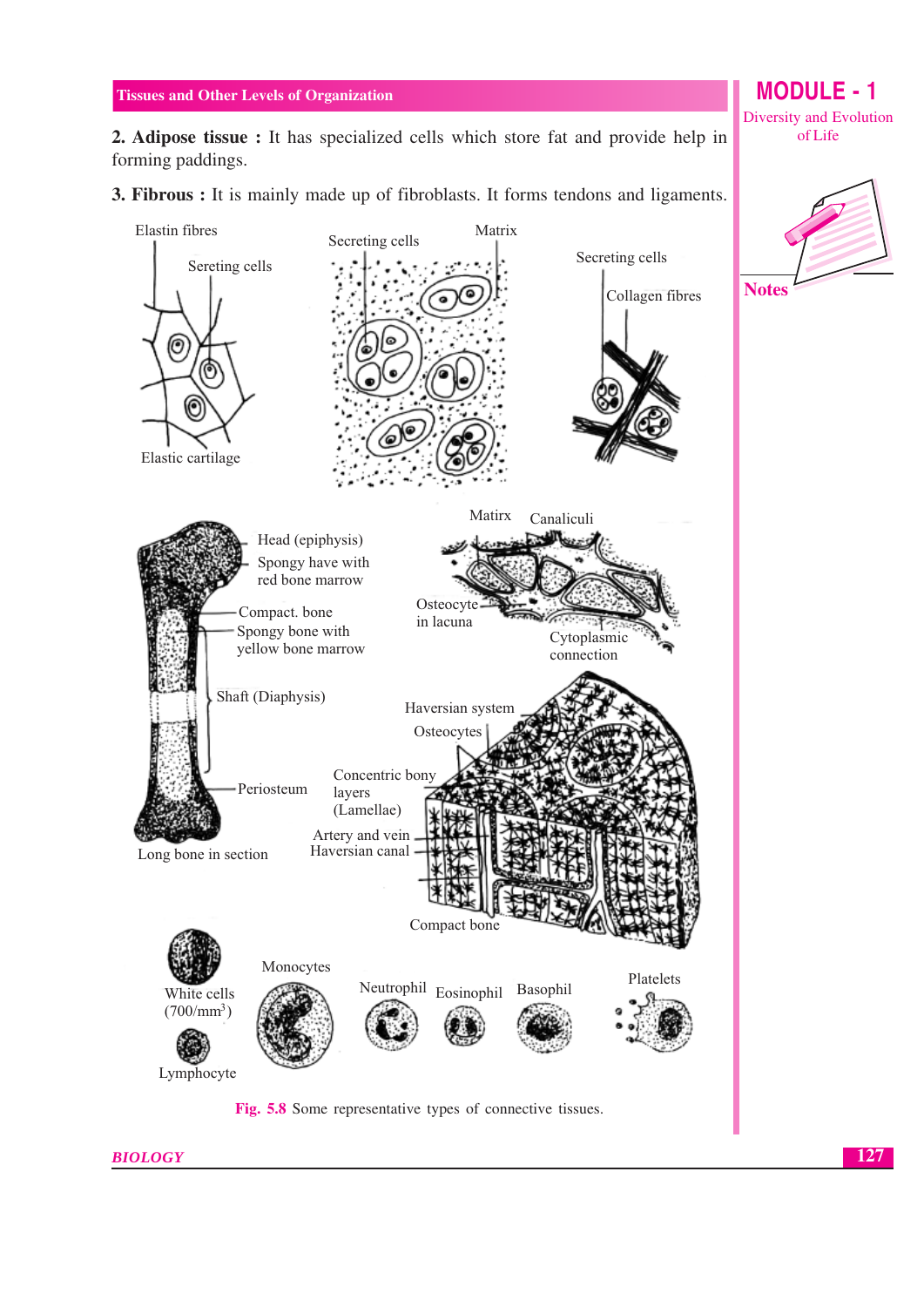

contractile proteins, as in actin, myosin, troponin and tropomysin. Because of its elongated shape, muscle cell is called a muscle fibre. The muscle fibres of vertebrates are of three different types (i) Striated (ii) Unstriated and (iii) Cardiac (Fig. 5.9) according to the shape and functions as mentioned in Table 5.5 and Fig. 5.9.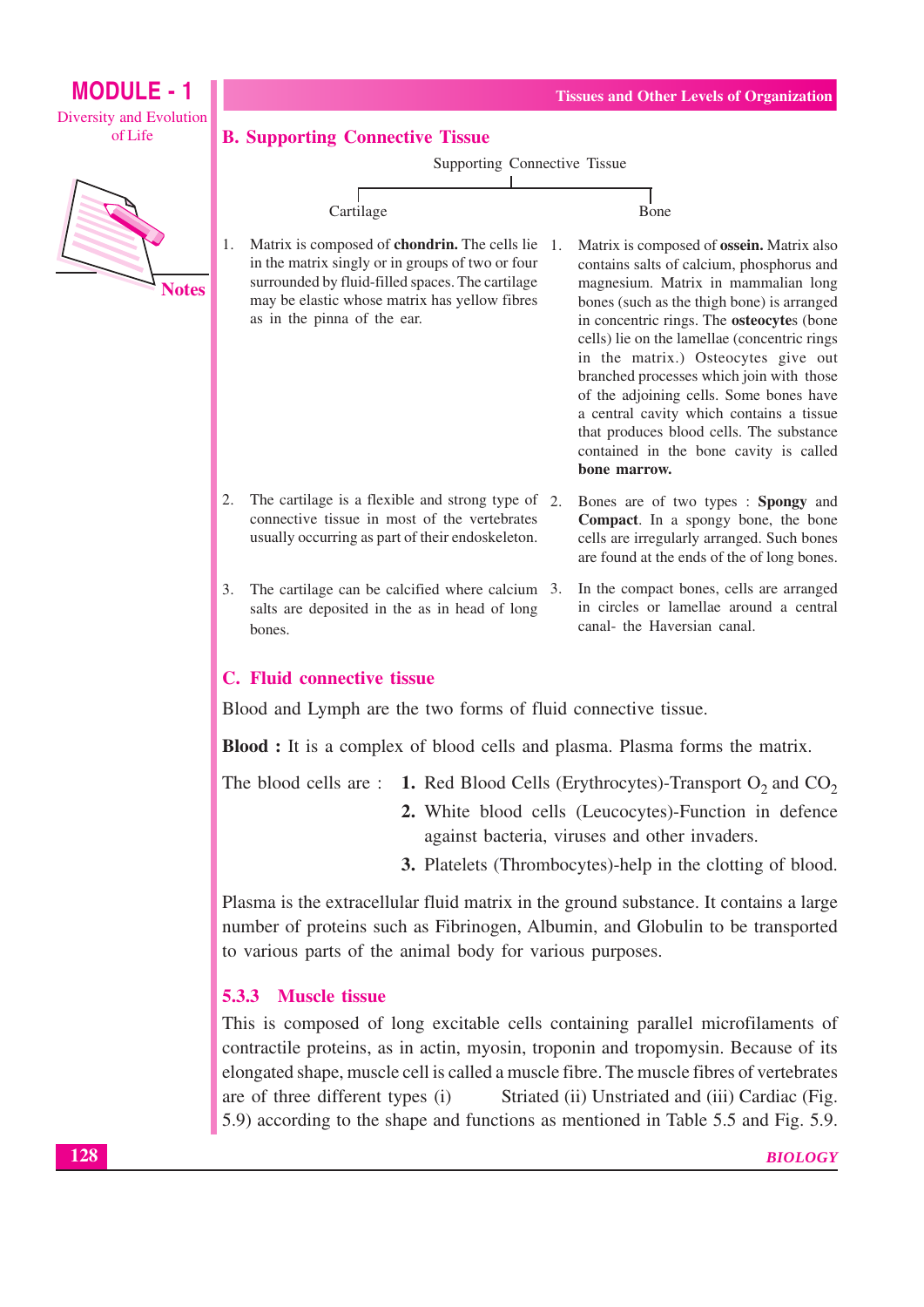| Striated/Voluntary/Skeletal                                                      | Unstriated/<br><b>Involuntary</b>                                         | Cardiac                                        |              |
|----------------------------------------------------------------------------------|---------------------------------------------------------------------------|------------------------------------------------|--------------|
| <b>Location</b>                                                                  |                                                                           |                                                |              |
| $1_{\cdot}$<br>Attached to the skeleton like<br>head, limbs, face etc.           | In the walls of body organs<br>like stomach, intestines.                  | Walls of heart.                                |              |
| Shape                                                                            |                                                                           |                                                |              |
| cylindrical,<br>Elongated,<br>unbranched fibres                                  | Spindle shaped, tapering.                                                 | Elongated, cylindrical,<br>branched.           | <b>Notes</b> |
| My of ibrils so arranged in the<br>cytoplasm, that there are<br>striations seen. | No such striations seen as<br>my of ibrils are not uniformly<br>arranged. | Striations (stripes) seen.                     |              |
| Sarcolemma                                                                       |                                                                           |                                                |              |
| Thin and tough membrane<br>sarcolemma of the fibre (cell).                       | Thin cell membrane, no<br>sarcolemma.                                     | Thin                                           |              |
| <b>Nucleus</b>                                                                   |                                                                           |                                                |              |
| Multi nucleated, Peripheral<br>nuclei.                                           | Uninucleated,<br>centrally<br>placed.                                     | One nucleus in each unit,<br>centrally placed. |              |
| <b>Blood Supply</b>                                                              |                                                                           |                                                |              |
| Rich                                                                             | Poor                                                                      | Rich                                           |              |
| <b>Intercalate Discs</b>                                                         |                                                                           |                                                |              |
| Absent                                                                           | Absent                                                                    | Present                                        |              |
| Voluntary (Contracts at will)                                                    | Involuntary                                                               | Involuntary                                    |              |









Fig. 5.9 Types of Vertebrate Muscle Tissue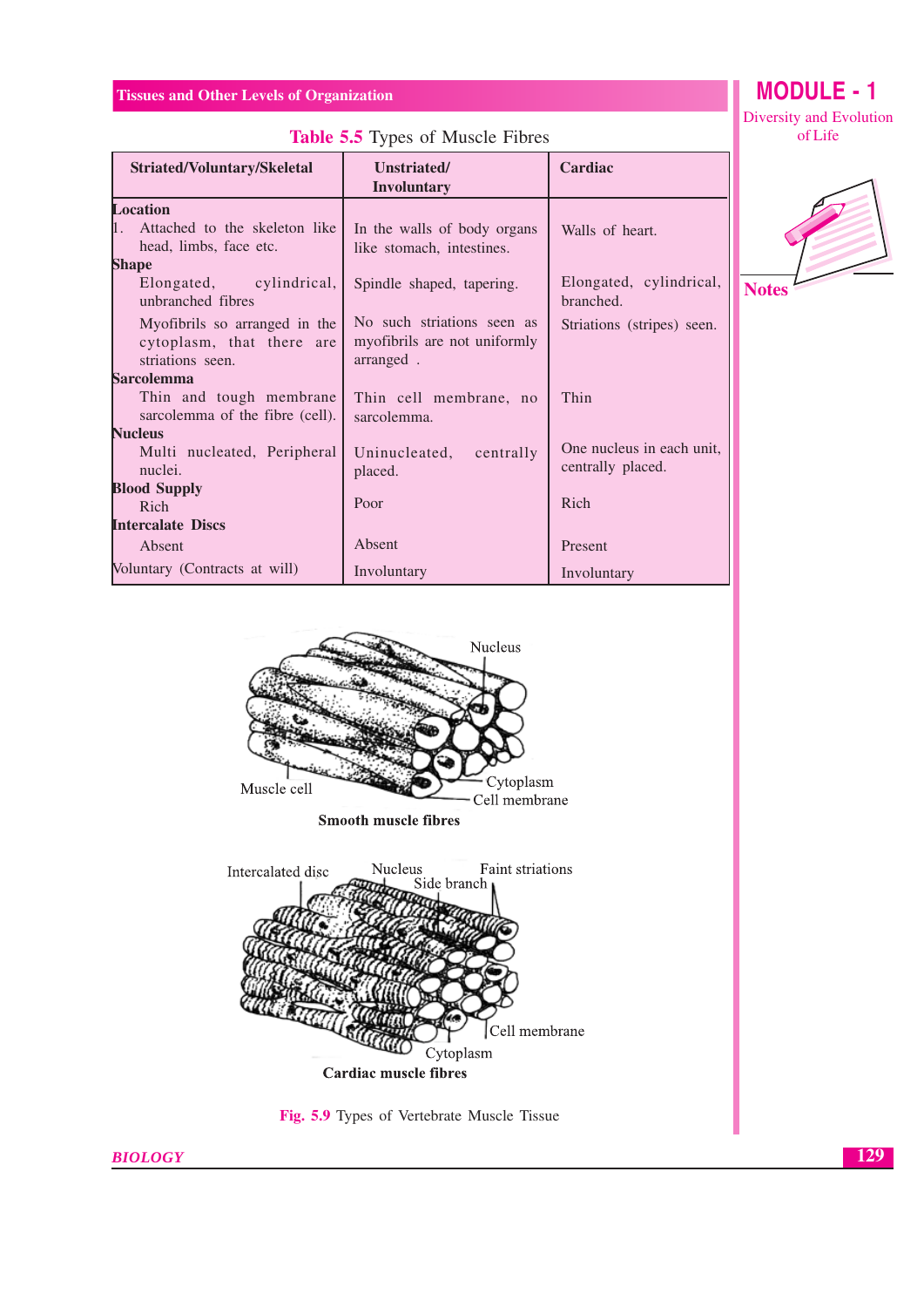# **MODULE - 1**

**Diversity and Evolution** of Life

Excitability, (respond to stimulus)  $(i)$ Extensibility, (stretch)  $(ii)$ Contractility, (contract)  $(iii)$  $(iv)$ Elasticity, (move back to the original position)



**Notes** 

## **INTEXT QUESTIONS 5.4**

The muscle fibres have the following characteristics:

- 1. Name the different types of cells found in the different types of connective tissue.
- 2. Match the item in Column I with those in Column II, by writing the corresponding serial number within brackets:

|                | Column I                                                                                                                                                                                                                                                                                                                                                                                                                                                                                   |     | Column II                                       |
|----------------|--------------------------------------------------------------------------------------------------------------------------------------------------------------------------------------------------------------------------------------------------------------------------------------------------------------------------------------------------------------------------------------------------------------------------------------------------------------------------------------------|-----|-------------------------------------------------|
| a.             | Unstripped muscles () (i) multinucleate                                                                                                                                                                                                                                                                                                                                                                                                                                                    |     |                                                 |
| $\mathbf{b}$ . | Myofibrils                                                                                                                                                                                                                                                                                                                                                                                                                                                                                 |     | () (ii) run parallel to each other in a striped |
|                |                                                                                                                                                                                                                                                                                                                                                                                                                                                                                            |     | muscle                                          |
|                | c. Sarcolemma                                                                                                                                                                                                                                                                                                                                                                                                                                                                              | ( ) | (iii) cardiac muscles                           |
| d.             | Striped muscle                                                                                                                                                                                                                                                                                                                                                                                                                                                                             | ( ) | (iv) outer tough membrane of a striped muscle   |
|                |                                                                                                                                                                                                                                                                                                                                                                                                                                                                                            |     | fibre                                           |
|                | e. Branched myofibrils () (v) involuntary                                                                                                                                                                                                                                                                                                                                                                                                                                                  |     |                                                 |
|                | $\blacksquare$ $\blacksquare$ $\blacksquare$ $\blacksquare$ $\blacksquare$ $\blacksquare$ $\blacksquare$ $\blacksquare$ $\blacksquare$ $\blacksquare$ $\blacksquare$ $\blacksquare$ $\blacksquare$ $\blacksquare$ $\blacksquare$ $\blacksquare$ $\blacksquare$ $\blacksquare$ $\blacksquare$ $\blacksquare$ $\blacksquare$ $\blacksquare$ $\blacksquare$ $\blacksquare$ $\blacksquare$ $\blacksquare$ $\blacksquare$ $\blacksquare$ $\blacksquare$ $\blacksquare$ $\blacksquare$ $\blacks$ |     |                                                 |

#### **5.3.4 Nervous Tissues**

Nervous tissues has two kinds of cells i.e. neurons and neuroglia cells

#### **Neurons**

Neuron is the functional unit of nervous tissue. Neurons are also called nerve cells. Nervous tissues constitute the brain, spinal cord, nerves and the sensory cells and sense organs.

A single neuron has a generalised appearance as shown in the Fig. 5.10.

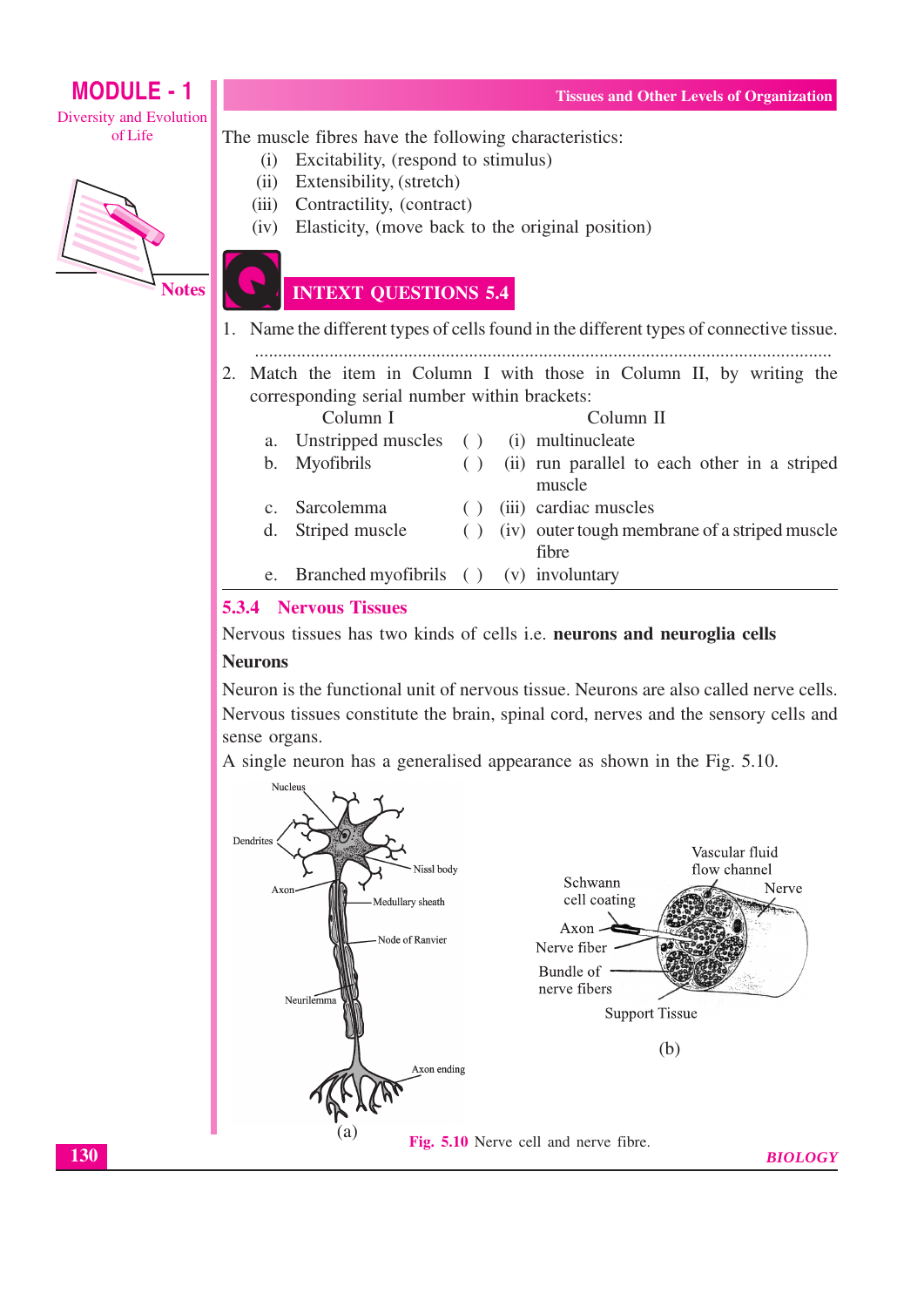Like any other cell of the body, the nerve cell or neuron has the main cell body called cyton from which project out a varying number of processes –one of which is usually very long. This long fibre is called the **axon**.

The smaller branching processes of the cyton are called the **dendrities** (GK dendros  $=$  tree). The cells bounded by plasma membrane, possess a nucleus and other organelles like mitochondria.

The cyton also contains dark granules called Nissi bodies. These are made of RNA and Protein.

**Transmission of nerve impulse – The branching dendrites receive the stimulus and** transmit it through the cyton to the axon, which finally transmits it through its variously branched ends into either a muscle (to order it to contract) or to a gland (to order it to secrete). The axon constitutes the nerve fibre. The nerve fibre may or may not be covered by an extra sheath called **medullary sheath** secreted by sheath cells. It is made of **myelin** a lipid like substance. Accordingly, the nerve fibre is termed **medullated** and **non-medullated**. The medullary sheath is not continuous and is broken at **nodes of Ranvier** (Fig. 5.10).



1. What is the function of the nervous tissue?

2. What is the direction of the "flow of impulse" within a nerve cell from its dendrities to its axon end or from its axon end toward its dendrities?

- 3. What are the following parts in a nerve cell?
	-
	-
	-
	-
	-

#### 5.4 LEVELS OF ORGANISATION - CELL TO ORGANISM

We started the lesson by talking about the smallest unit of life in any living organism i.e. the cell. The cell has a very complex system of its organelles, each organelle concerned with a particular task or activity, and each activity contributing to the total performance of the cell. Thus there is a division of labour at the cellular level. As evolution progressed and larger and larger organisms appeared with enormous number of cells in the body, it became necessary that the bodily functions are distributed among different groups of cells or tissues even among groups of tissues. Such higher and higher stages or groupings are known as the levels of organization. These levels are as follows:

**BIOLOGY** 

Diversity and Evolution of Life

MODULE - 1

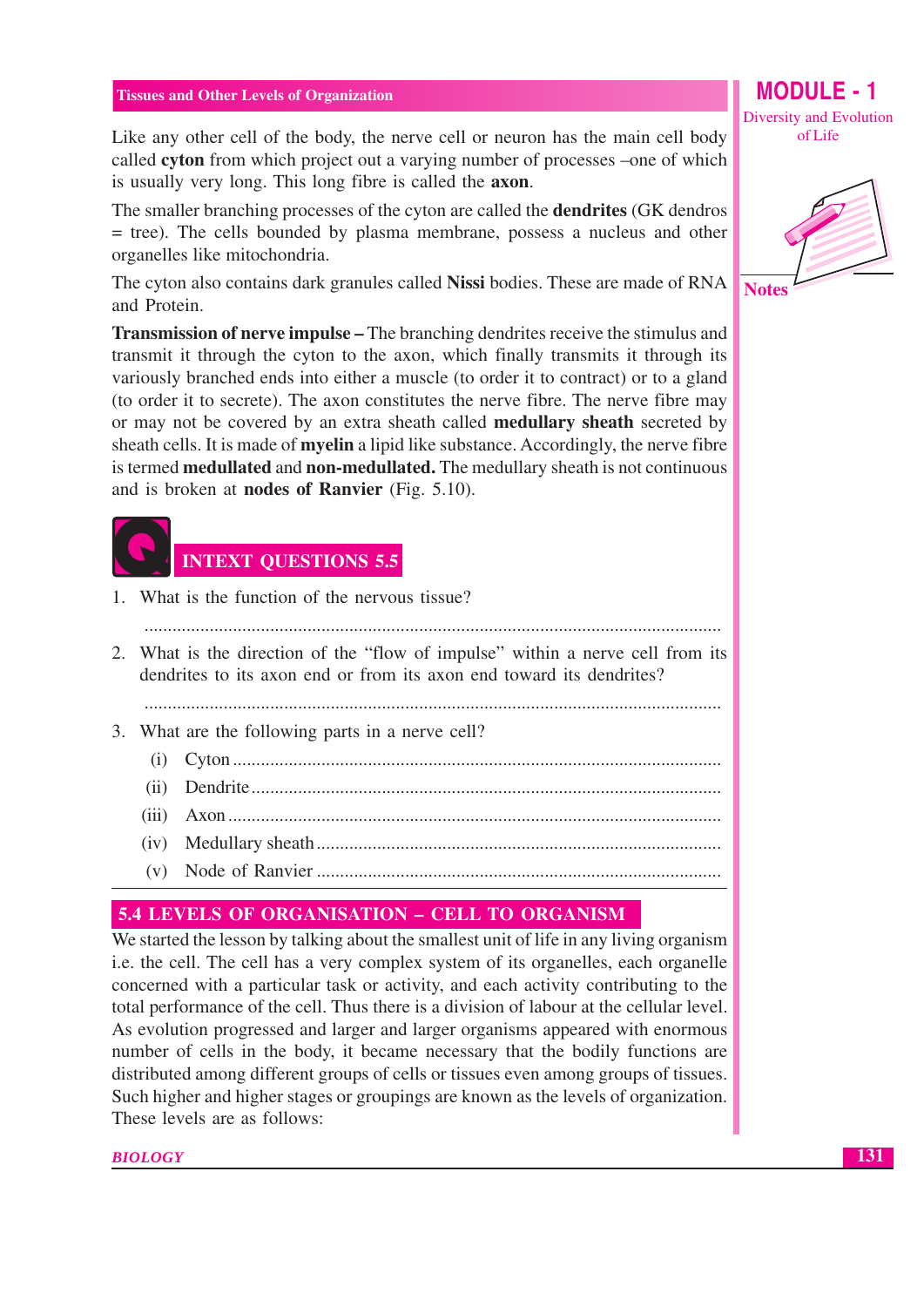# **MODULE - 1**

**Diversity and Evolution** of Life



**Notes** 

- (i) Cellular Levels of Organization– The organization of the activities by different organelles in a single cell. Example, white blood cells or a green cells of a leaf.
- (ii) **Tissue Level–** The aggregates of cells of same origin and having same function, example, the surface epithelium of our skin or the dividing cells at the root cap of a plant.
- (iii) **Tissue System** Generally seen in plants where two or more different cell types combine to perform a particular activity. Example – Vascular tissue e.g. veins of a leaf, consisting of xylem and phloem, for transport of water and food materials.
- (iv) **Organ Level–** A distinct recognizable part of the body, composed of a variety of tissues and performing one or more special functions which contribute to the well being of the organism. Example : Liver in animals and leaf in plants.
- (v) Organ System Combination of a set of organs all of which are usually devoted to one general function. Example : respiratory system (consisting of lungs, trachea, and diaphragm) in man or the shoot system (consisting of leaves, stem and branches) in a plant.
- (vi) Organism-The complete individual made of different organ systems. Examples: man, monkey, or a mustard plant.

## **INTEXT QUESTIONS 5.6**

1. Rearrange the following levels of organizations in their correct sequences:tissue, cell, organ, organism, organ system.

2. Complete the following Table by giving one example of each of the following in an animal and plant.

| Level of      | <b>Examples</b> |              |  |  |  |
|---------------|-----------------|--------------|--|--|--|
| Organisation  | Animal          | <b>Plant</b> |  |  |  |
| Cell          |                 |              |  |  |  |
| <b>Tissue</b> |                 |              |  |  |  |
| Organ         |                 |              |  |  |  |
| Organ system  |                 |              |  |  |  |
| Organism      |                 |              |  |  |  |



A tissue is a group of cells which are essentially of the same kind and of the same origin and performing similar function.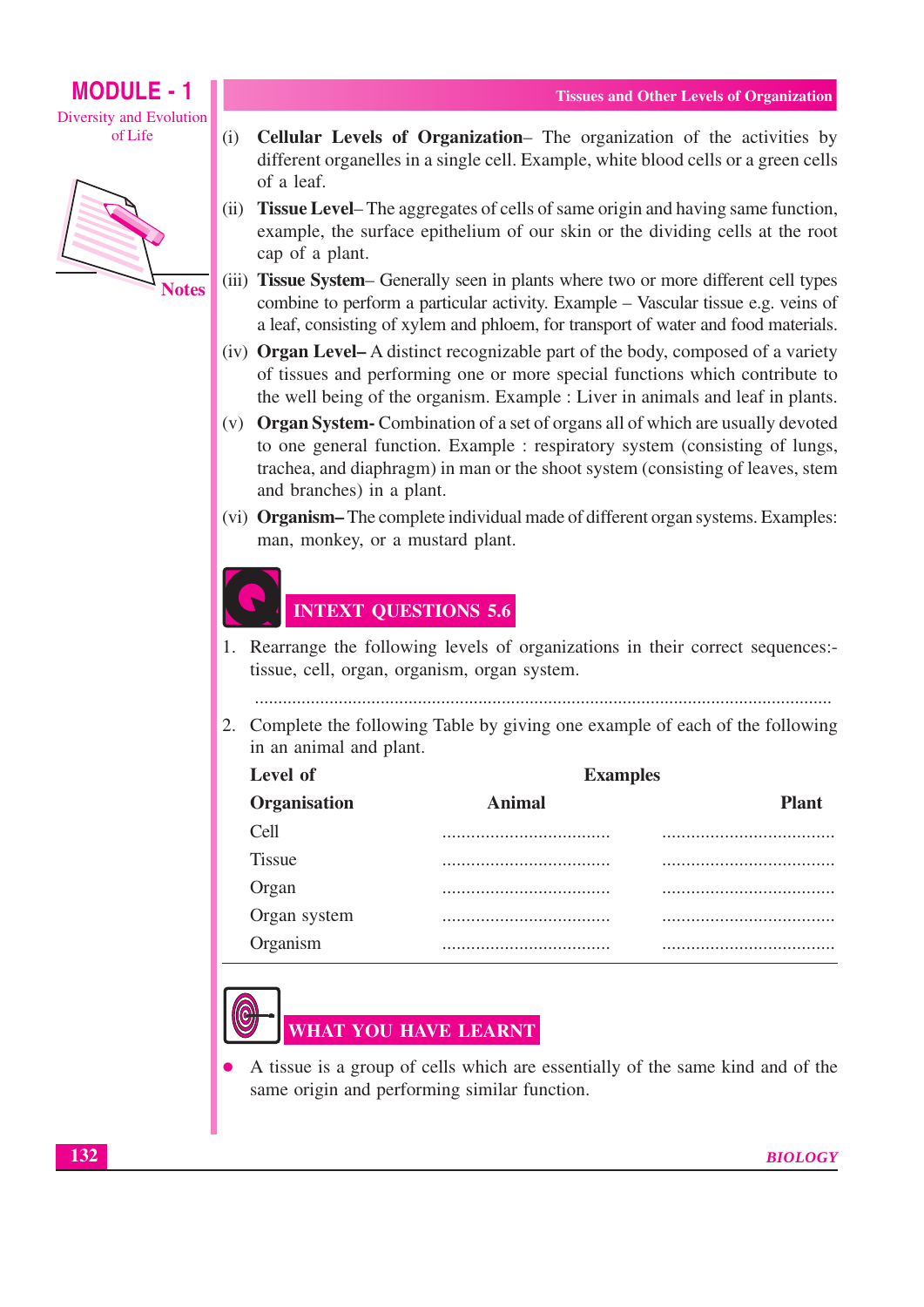- In plants there are, first of all two major categories of tissues- meristematic (dividing and undifferentiated) and permanent (specialized) tissues.
- Meristematic tissue is located at all growth points.
- Permanent tissue consists of the simple tissue (parenchyma, collenchyma and sclerenchyma) and complex tissue (xylem and phloem).
- The animal tissues consist of epithelium (closely packed cells usually on surfaces,) connective tissue which primarily support, connect or bind the body parts together (bones blood etc.), the contractile muscular tissue (different muscles,) and nervous tissue consisting of nerve cells adapted for conducting the message (brain cells,)
- The various tissues in both plants and animals are grouped together to form an organ. The different organs together form the organ system and the various organs systems together constitute the organism or the individual. Thus there are different levels of organization with increasing complexity and specialization from cell to organism.

# **TERMINAL EXERCISES**

- 1. What is a tissue?
- 2. State one main structural characteristic and the special activity of the following tissue:

meristem, sclerenchyma, xylem, phloem, epithelium, muscle, nervous tissue.

- 3. In what way do the following tissues differ from the one stated:-
	- (i) Connective tissue from epithelial tissue
	- (ii) Bone from blood
	- (iii) Phloem from xylem
	- (iv) Squamous epithelium from columnar epithelium
	- (v) Tracheids from wood fibres
- 4. Name the different levels of organizations in animals (such as humans) giving one example of each.



# ANSWERS TO INTEXT QUESTIONS

- **5.1** 1. a group of cells with similar origin, structure and function
	- Merisematic:  $2.$  $(i)$ 
		- (ii) Lateral meristem
		- (iii) Simple
		- (iv) Permanent
	- 3. arising from same embryonic layer of cells

#### **BIOLOGY**

**Diversity and Evolution** of Life

 $MODIII$  F  $-1$ 

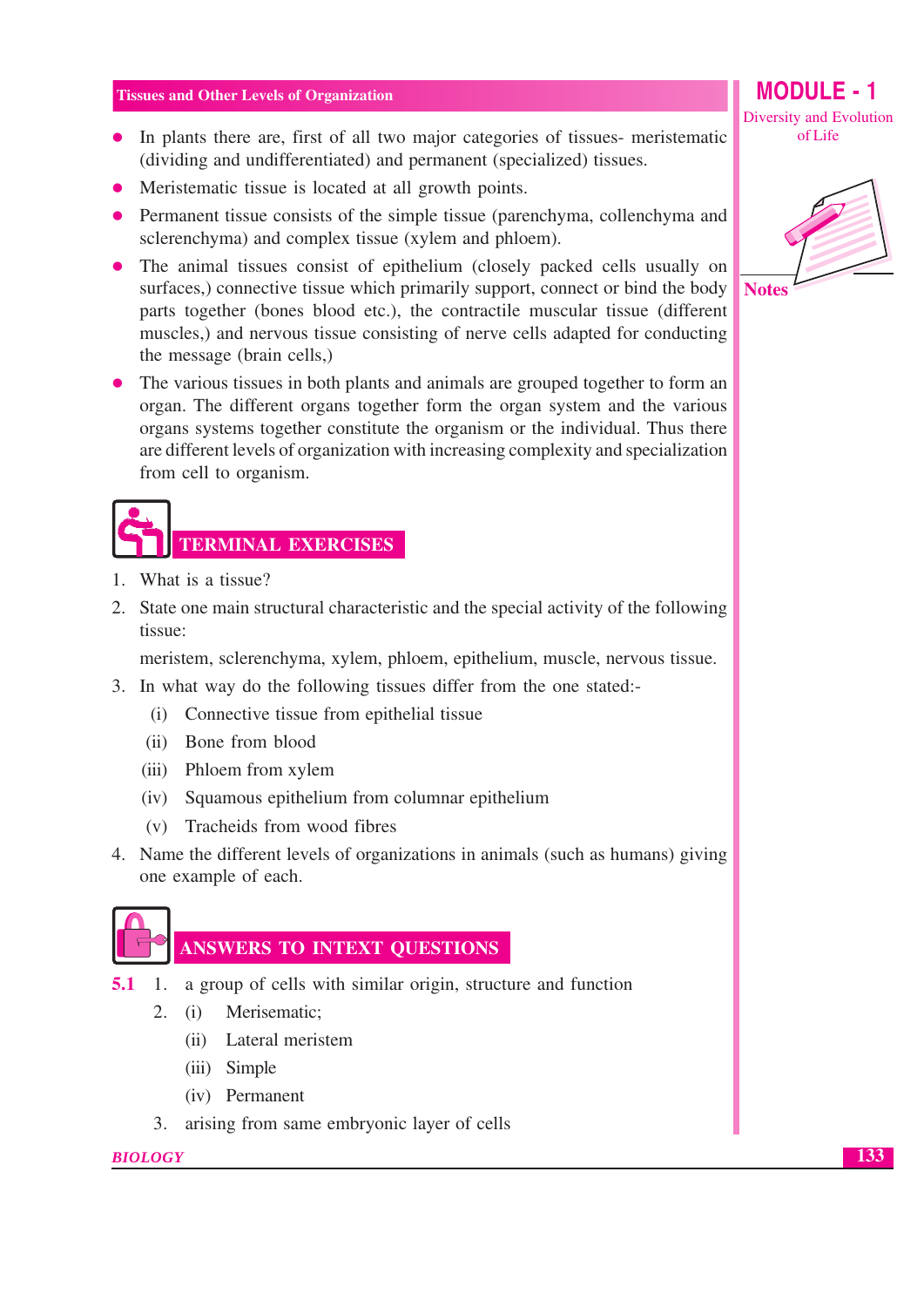| <b>MODULE - 1</b>                  |                                                                               |    |                   |                                             |  |                                                                                                    | <b>Tissues and Other Levels of Organization</b>                                                           |
|------------------------------------|-------------------------------------------------------------------------------|----|-------------------|---------------------------------------------|--|----------------------------------------------------------------------------------------------------|-----------------------------------------------------------------------------------------------------------|
| Diversity and Evolution<br>of Life |                                                                               | 4. | histology         |                                             |  |                                                                                                    |                                                                                                           |
|                                    |                                                                               | 5. |                   | common function                             |  |                                                                                                    | composed of more than one type of cells all cooperating in performing                                     |
| <b>Notes</b>                       | 5.2                                                                           | 1. | S.No.<br>1.<br>2. | <b>Tissue</b><br>Parenchyma<br>Collenchyma  |  | Characteristics<br>1. Round cells<br>2. Living<br>with thickening                                  | Example of location<br>1. Root, stem and leaves<br>1. Polygonal cells 1. Petiole and Mid-rib of<br>leaves |
|                                    |                                                                               |    | 3.                | Sclerenchyma                                |  | at corners<br>2. Living<br>1. Elongated or<br>irregular<br>in shape<br>2. Dead and thick<br>walled | 1. Woody Stems                                                                                            |
|                                    | xylem, phloem<br>2.<br>Epithelial, connective, muscular, nervous<br>5.3<br>1. |    |                   |                                             |  |                                                                                                    |                                                                                                           |
|                                    |                                                                               | 2. | $a-iv$ ,          | $b-i$ ,                                     |  | $c$ -ii,<br>e-iii                                                                                  |                                                                                                           |
|                                    | 5.4                                                                           | 1. | Firbroblasts      |                                             |  | areolar                                                                                            |                                                                                                           |
|                                    |                                                                               |    | Macrophages       |                                             |  | areolar<br>$\overline{\phantom{a}}$                                                                |                                                                                                           |
|                                    |                                                                               |    | Mast cells        |                                             |  | areolar                                                                                            |                                                                                                           |
|                                    |                                                                               |    |                   |                                             |  | $\overline{\phantom{a}}$                                                                           |                                                                                                           |
|                                    |                                                                               |    |                   | Cartilage cells/chondrocyte -               |  | chondrocyte-cartilage                                                                              |                                                                                                           |
|                                    |                                                                               |    |                   | Bone cells/osteocyte                        |  | bone                                                                                               |                                                                                                           |
|                                    |                                                                               |    |                   | Blood cells/WBC RBC                         |  | blood                                                                                              |                                                                                                           |
|                                    |                                                                               | 2. |                   | $a (v)$ ; (b) (ii); c (iv); d (i); e. (iii) |  |                                                                                                    |                                                                                                           |
|                                    | 5.5                                                                           | 1. | sensory           |                                             |  |                                                                                                    |                                                                                                           |
|                                    |                                                                               | 2. |                   | Dendrite to the axon                        |  |                                                                                                    |                                                                                                           |
|                                    |                                                                               | 3. | (i)               |                                             |  | (iv) medullary layer (v) interruptions in medullary sheath                                         | cell-body (ii) thin processes of cyton (iii) sensory fibre                                                |
|                                    | 5.6                                                                           |    |                   |                                             |  | 1. Cell, tissue, organ, organ system, organism                                                     |                                                                                                           |
|                                    |                                                                               |    |                   | 2. refer to text subsection 5.4             |  |                                                                                                    |                                                                                                           |
|                                    |                                                                               |    |                   |                                             |  |                                                                                                    |                                                                                                           |